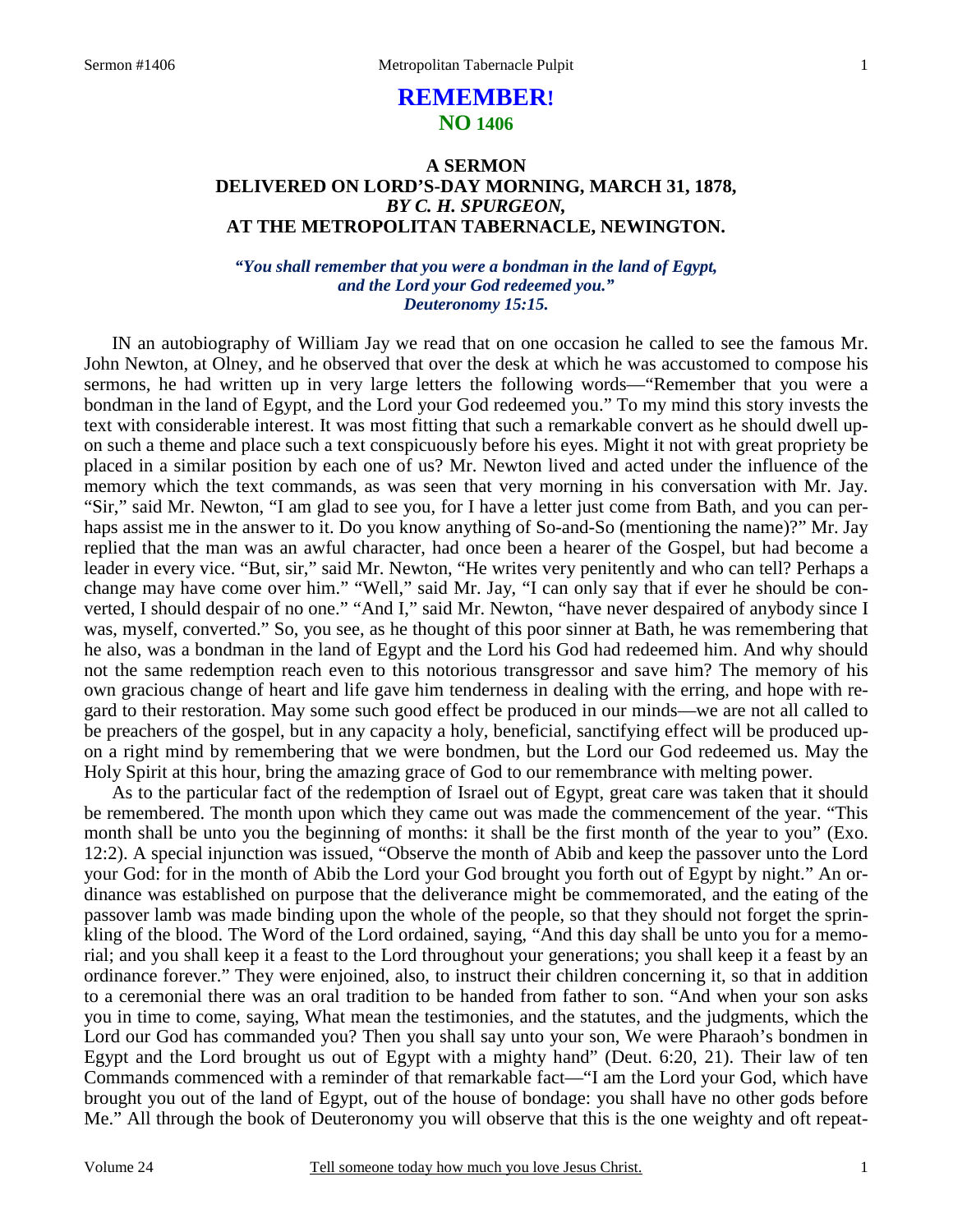ed argument for obedience and faithfulness—"Remember that you were a bondman in Egypt and the Lord your God redeemed you."

Now, beloved, if the Jew was so carefully instructed to remember his deliverance out of Egypt, should not we also, take heed to ourselves that we by no means forget or cast into the background, our yet greater redemption through the precious blood of Christ by which we were set free from the yoke and bondage of sin? See how Paul, in Ephesians 2:11, 12, 13, speaks to us who have been called by grace from the ends of the earth—"Why remember, that you being in time past Gentiles in the flesh, who are called Uncircumcision by that which is called the Circumcision in the flesh made by hands; that at that time you were without Christ, being aliens from the commonwealth of Israel, and strangers from the covenant of promise, having no hope, and without God in the world: but now in Christ Jesus you who sometimes were far off are made near by the blood of Christ." He puts the same thought into other words in Romans 6:17, 18, when he says—"God be thanked, that you were the servants of sin, but you have obeyed from the heart that form of doctrine which was delivered you. Being then made free from sin, you became the servants of righteousness." Paul would have us remember our redemption. And God the Holy Spirit who spoke by Paul would have us remember it. Will we not give earnest heed to such solemn counsels? The blessed effects that will flow from such a memory urge us to remember it and because of this our discourse of this morning is intended to be a humble assistance towards such a memory. O my brothers and sisters, forget all else just now, and give your heart to the work before you and "remember that you were a bondman in the land of Egypt, and the Lord your God redeemed you."

First, then, let us consider *our bondage,* secondly, *our redemption,* and thirdly, *the influence of the memory of the two facts*. I shall not try to say anything fresh or new. It would be out of place to attempt it, for my present duty is to awaken your memories as to former days. I have only to stir up your pure minds by way of remembrance. He who is only a remembrancer for the past must not look about for novelties. We speak what you know and ask you to testify to what you have felt.

**I.** First let us consider OUR BONDAGE. It was exceedingly like the bondage of the children of Israel in Egypt. There are many points in which a parallel might be drawn. We will indicate them in a few words.

First, when we were unregenerate and sold under sin, *we were enslaved to a mighty power against which we could not contend.* It would have been of no use for the Israelites to have commenced an insurrection against Pharaoh. He was too firmly established upon the throne and his soldiers by far too strong for poor, feeble, shepherd tribes to be able to resist. They scarcely dared to think of such a thing and brethren, if fallen man single-handedly had the heart to contend with sin and Satan, he would certainly be unable to achieve a victory. The fall has left us "without strength." The law, with all its force, is "weak through the flesh." Alas, man has no heart for spiritual liberty otherwise the Lord would lend him power. But apart from divine power, what man can break loose from his sin? Shall the Ethiopian change his skin or the leopard his spots? Then shall he that is accustomed to do evil learn to do well, unassisted by divine strength. No, brethren, the fetters which enchain the mind of the carnal man are much too strong for him to snap them. He may resolve to do so, as in moments of reflection some men do, but, alas, he is soon weary of the struggle for liberty and resigns himself to his prison. If man had been capable of his own redemption, there would never have descended from heaven the divine Redeemer, but because the bondage was all too dire for man to set himself free, therefore the eternal Son of God came here that He might save His people from their sins. Our natural bondage was caused and maintained by a power tremendous in energy and craft. The prince of the power of the air, the spirit that now works in the children of disobedience, held us beneath his iron sway and sin exercised a tyrannical dominion over us from which we could not break.

Worse still, we were like the Israelites in another respect. *Our slavery had so degraded us that we had no heart to desire an escape*. One of the worst points of slavery is that it frequently degrades men into contentment with their condition. That would be thought by some to be a benefit, but it is a giant evil, for a man has no right to be satisfied in slavery. Such contentment is an ensign of debased manhood. Freedom is the right of every human being and he is not truly a man if he can be happy in bondage. The Israelites were so trampled down that they crouched at their oppressors' feet and made themselves as content as they could in their enslaved condition. As they were turned into beasts of burden, so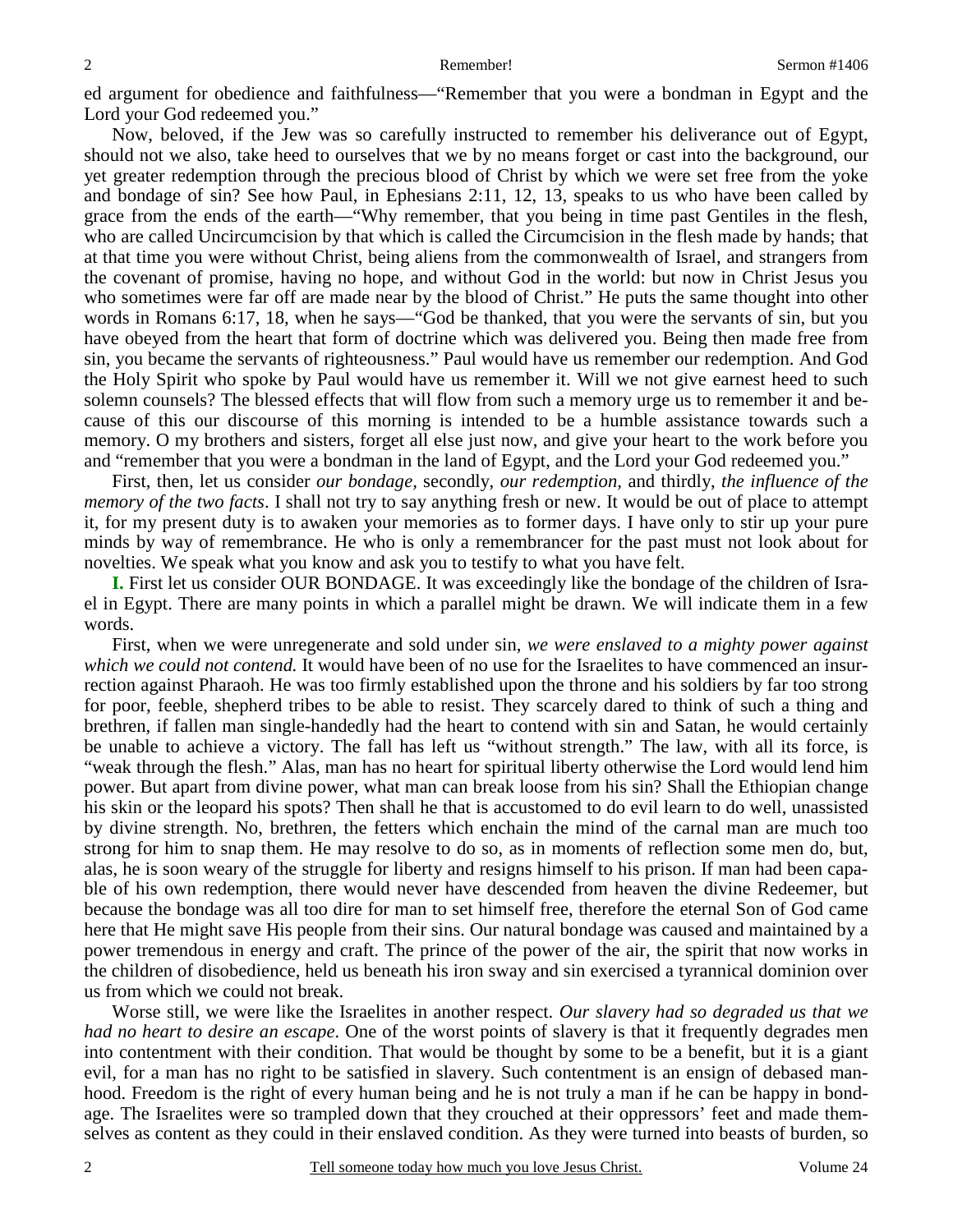3

were their minds brutalized, until their chief joy lay in the onions and the cucumbers with which they refreshed themselves and the fish of which they later spoke so longingly. They declined from a thoughtful family into a clan of groveling laborers without heart or hope, so that when Moses went to them, at first he was not received. And when he was sent of God with his brother, Aaron, the people at the first hour of conflict shrank into their former cowardice and would willingly have remained slaves sooner than excite Pharaoh's wrath. They had been ground down so terribly with their hard labor in mortar and in brick that they scarcely dared to think of freedom, and that was just your case and mine, beloved friends. We too, were willing slaves of death and sin. If we are free this morning it was not because when left to ourselves we fought for liberty and refused to wear a fetter. No, our bonds were on our hearts and we chose our own degradation. The slave from the south of old, watched the northern star and followed it through brake, swamp and forest to obtain his liberty, but our eyes refused to look to Jesus, who is the Star of Freedom. We boasted that we were born free and were never in bondage to any man and so we most effectually proved our bondage under our own pride. We perhaps, called ourselves freethinkers and at any rate we meant to be free actors, yet all the while we were in bondage and did not care to seek true liberty. Can you not remember when you hugged your chains and kissed your bonds, and like a madman who crowns himself with a wisp of straw and calls himself a king, embraced the foolish pleasures of this world and thought yourselves supremely blessed in such base enjoyments?

Remember again dear brethren that you were in bondage similar to that of Egypt, for while in that condition *you toiled hard and found that all the service wherein Satan made you to serve was with rigor.* The Israelites built treasure cities for Pharaoh and they are supposed to have erected some of the pyramids. But their wage was very small and their taskmasters were brutal. Laborers engaged upon royal works received no wages, but were simply served with sufficient bread to keep them alive. The Israelites were called upon to make an enormous quantity of bricks and at last, the chopped straw which was necessary to make the clay bind together, which had been given out of the royal granaries, was refused them and they were bid to go over all the land to hunt up what they could of stubble instead of straw. Thus their labor was increased beyond all bearing. Could not many a sinner tell of horrible nights and woeful mornings when under the power of his passions? Who has woe? Who has redness of the eyes? Who is filled with dread of death? Who flees when no man pursues? Of all tyrants sin and Satan are the cruelest. How are men worn out in the devil's destructive service! What an expense does sin entail! It is a costly thing for many, to obey their own vices. They are impoverished by their passions. Those who complain if they are pressed for subscriptions to holy causes should consider how much more they would have spent in the pleasures of the world. Why, men squander fortunes upon their frivolities or upon their lusts, and encumber future generations to indulge a vice which ruins their health, destroys their reputation and sends them to an early grave. If you will have your own way that way will be the hardest you can choose. It does not matter in what position a man may be, whether rich or poor, illiterate and fond of the more vulgar pleasures, or tutored and educated and prone to more fashionable vices. Everywhere sin leads on to hard service, and its exactions increase from day to day. If men were but in their senses, drunkenness, gambling, gluttony, wantonness and many other vices would be punishments rather than pleasures, and yet they live in them.

There was a time, dear brethren, when, in addition to our hard toil, *our bondage brought us misery.* Don't you remember when you dared not think a day's conduct over for the life of you? When if you had been compelled to sit down and review your own character it would have been an intolerable task? I recollect also, when a sense of sin came over me and then indeed, my life was made bitter with hard bondage. I labored to set up a righteousness of my own, for I could not yield to the righteousness of Christ. That was laboring as in the very fire. I strove by my own good works to accomplish my own salvation and tried by prayers and tears to pay the debt I owed to God, but all in vain. I was sinning all the while by refusing Christ and endeavoring to rival my Savior. So far I speak for myself, but I know that you have done the same. Do you remember, brethren, when your pleasures ceased to be pleasures? When all the amusements of the world lost their flavor and became flat, stale, nauseous and you turned away and asked in vain for something that would content you? Do you remember when at last you saw yourself in your true condition and bewailed yourself before the living God as one that is in bitterness for his firstborn? Ah, then you felt like Israel in Egypt when they sighed and cried by reason of the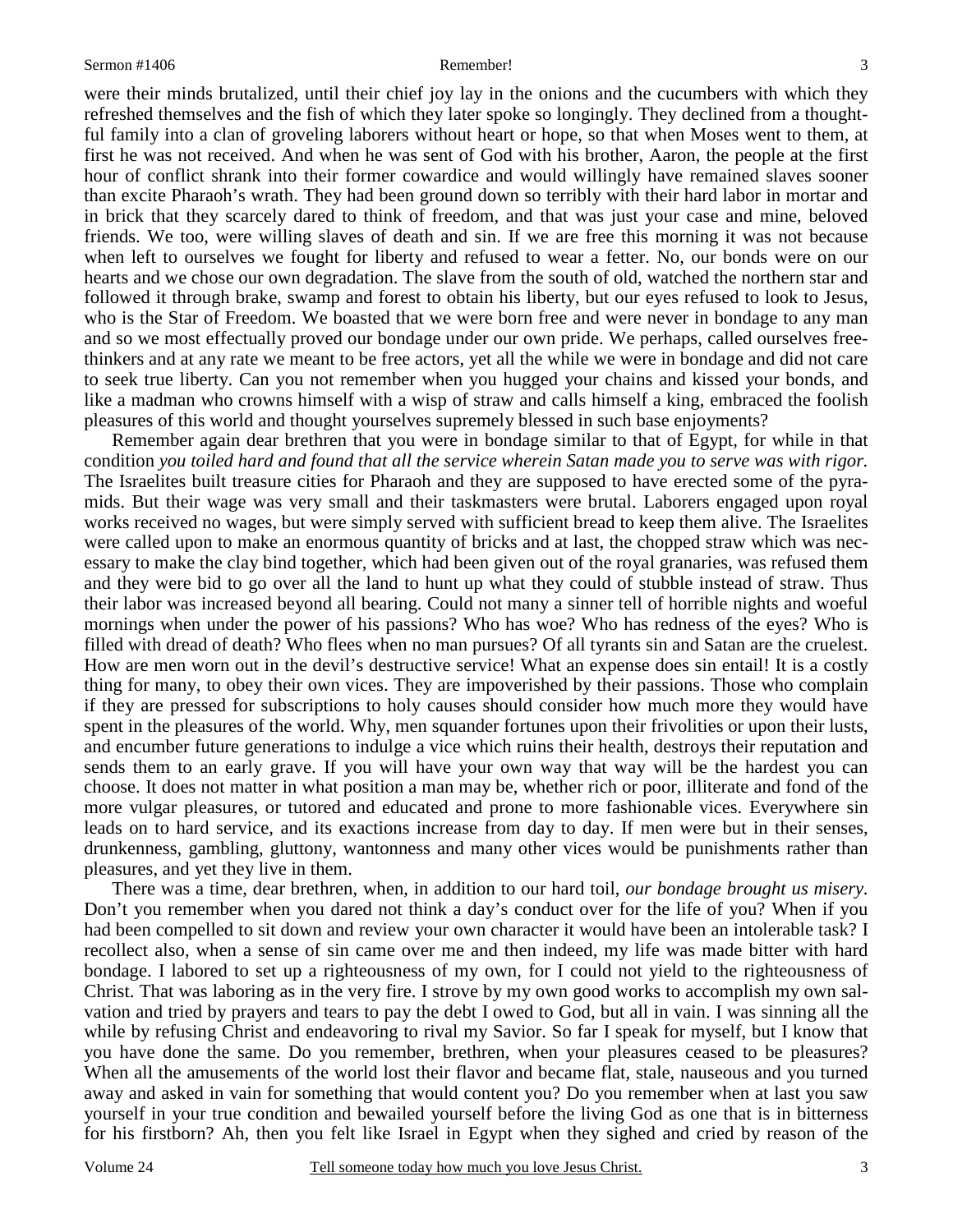bondage. And blessed be God, the parallel runs further, for in your case also, God heard the groaning and remembered His covenant (Exo. 2:24).

All this, while *our enemy, was aiming at our destruction.* This was what Pharaoh was driving at with Israel. He intended to cut off the nation by severe tasks, or at least to reduce its strength. As his first policy did not succeed, he set about to destroy the male children. And even so, Satan when he has men under his power, labors by all means to utterly destroy them, for nothing short of this will satisfy him. Every hopeful thought he would drown in the river of despair, lest by any means the man should shake off his yoke. The total overthrow of the soul of man is the aim of the great enemy. What a mercy to have been redeemed out of the hand of the enemy!

And like Israel in Egypt, *we were in the hands of a power that would not let us go.* There came a voice by Moses who said to Pharaoh, "Thus says the Lord, Let My people go." But Pharaoh's answer was, "I know not the Lord, neither will I let Israel go." And such was the language of our corruptions, such the language of the devil that had dominion over us. "I will not let you go," said the fierce prince of darkness and like a strong man armed, he kept his goods in peace. You remember that telling sermon which thrilled you and awoke in you desires for liberty? You recollect how there seemed to ring in the halls of your nature the resounding voice, "Let my people go"? But you did not go, for that slavish will of yours held you in bondage. Your sins captivated you. Then came the reading of the Scriptures, or a mother's exhortation, or another earnest sermon and again the voice was heard, "Thus says the Lord, Let My people go." You began to feel uneasy in your condition and to venture somewhat into the border country, but you could not escape. The iron had entered into your soul, your heart was captive. Blessed was the day when the strong man armed, that kept you as a man keeps his house, was overcome by a stronger than he and cast out forever. Then Jesus took possession of your nature, never to leave it, but to hold His tenancy world without end. Glory be to God, we were bondmen in Egypt, but the Lord our God redeemed us, and let His name be praised.

I would assist you still further to remember that bondage. It cannot be hard for some of you to do so, for you are "from Egypt lately come." Some of you have been set free now these twenty years, some perhaps these fifty years. But it cannot be difficult for you to remember what must be so indelibly impressed upon you. I can imagine thirty years after coming out of Egypt, some of the gray fathers who had crossed the Red Sea telling their sons the sad story of the bondage in Egypt. "I, your father," one of them would say, "was beaten with rods by the taskmaster because when I had made up my full tale of bricks I was required to make twice as many. I toiled far into the night at brick-making, but I could not accomplish the task, and I remember how the blows descended upon my back like burning hail. Look here, my son," he would say, as he stripped himself to show the scars, "these are the memorials of Egyptian bondage." Ah, glory be to God, we are free. No more do we carry clanking chains upon our souls, but we still bear the old scars about us. Sometimes the old temper rises, or the old lusts flame up. When a man has had a bone broken, it may have been well set and he has, for the most part, forgotten the problem, yet in bad weather I have heard it said, "The old bone talks a bit." And alas, the bones we broke by our sins will talk a bit at times, and their talk is a sad reminder of our former state. Snatches of ill songs, recollections of old lusts and I know not what besides, are scars which remind us that we were bondmen in Egypt. Many a mother that came out of Egypt when she looked at her boy would say, "And I might have been the joyful mother of seven sons, but they were one after another snatched from my bosom by the remorseless servant of the Egyptian tyrant and put to death." With her joy for what was left her, would be mingled sorrow for what she had lost. Yes, and in your families it may be your younger children have been brought under religious influences, but your older sons are as irreligious as you were when they were lads at home. Many are led to think of their own evil example in former years, as they see their wayward sons persevering in sin. As you think of them you may say, "I see my bondage in my son. I see my sin repeated in my child." These also, are mournful memorials of our carnal state. But, indeed, I need not thus remind you, for everything may refresh your memories as to your former bondage. Is it not so? The task set before you in the text is an easy one and I charge you therefore, remember that you were once bondmen in Egypt.

**II.** In the second place, we have to think of the blessed fact of OUR REDEMPTION—"The Lord your God redeemed you." Here again there is a parallel. He redeemed us first *by price*. Israel in Egypt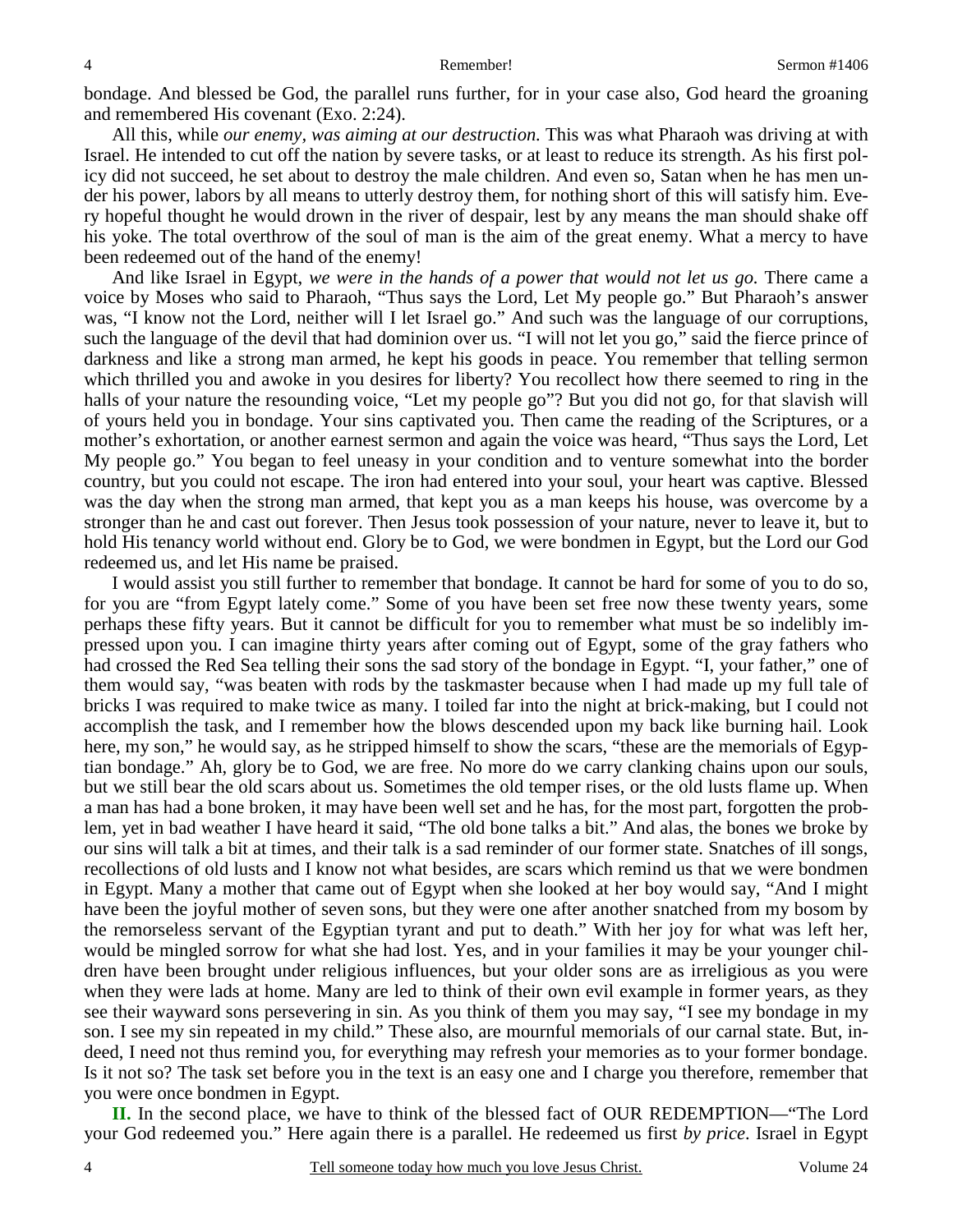was an unransomed nation. God claimed of that nation the firstborn to be His. As it is written, "Sanctify unto Me all the firstborn, whatever opens the womb among the children of Israel, both of man and of beast: it is Mine." That portion had been His claim from the first. And the law was afterwards carried out by the setting apart of the Levitical tribe to take the place of the firstborn. But Israel in Egypt had never set apart its firstborn at all, and was therefore an unredeemed people. How was all that indebtedness to be made up? The nation must be redeemed by a price and that price was set forth by the symbol of a lamb which was killed, roasted and eaten, while the blood was smeared upon the lintel and the two side posts. Beloved, you and I have been redeemed with blood. Blessed Lord Jesus, "You were slain and have redeemed us unto God by Your blood." "You were not redeemed with corruptible things, as silver and gold, but with the precious blood of Christ, as of a lamb without blemish and without spot." You cannot, you must not, you shall not forget this. You were bondmen, but Jesus your Lord redeemed you. He took your nature and was thus next of kin to you, and it became His right to redeem you, which right He has exercised to His own cost but to your eternal gain. The price by which you were set free He counted down in a wondrous coinage, minted from His own heart. The ransom is paid and the jubilee trumpet proclaims that you and your heavenly possessions are now delivered from all mortgage and encumbrance through the blood of Jesus Christ. Remember that with a great price you have obtained this freedom. The Lord says, "I gave Egypt for your ransom, Ethiopia and Seba for you."

But there would not have been a coming out of Egypt unless there had been a display of *power* as well as a payment of price, for with a high hand and an outstretched arm the Lord brought forth His people. There are always two redemptions to every man who is saved—redemption by price and redemption by power. You know what power God put forth in the land of Egypt when He worked all His plagues in the field of Zoan. But that was nothing compared with the power of Christ when He broke the head of the old dragon. When He utterly destroyed the kingdom of sin and led our captivity captive. Greater than Moses' rod were Christ's pierced hands. He has done it. He has done it. Our tyrant has no more power to hold us in chains, for Christ has vanquished him forever.

Another form of redemption was also seen by Israel, namely, in the *power exerted over themselves.* I think sufficient stress has never been laid upon this. That they should have been *willing* to come out of Egypt was no small thing—universally willing so that not a single person remained behind. So unanimous and so eager were they to come out of Egypt, though almost rooted to the soil, that a number of Egyptians came up with them. According to the word of Moses, "Not a hoof shall be left behind," they all left the land and neither sheep, nor goat, nor ox, much less man, woman, or child remained. Israel was glad to come out and even Egypt was glad when they departed. It is wonderful that they were all *able* to come out of Egypt. There was never an army yet, but what had some sick in it. The ambulance and the hospital are always needed. But of this grand army we are told, "He brought them forth also with silver and gold: and there was not one feeble person among their tribes." Marvelous display of power was this. And so, beloved, we will tell it to the praise of God this day that He made us willing to come out of the Egypt of our sin to which we were rooted. And making us willing, He made us able, too. The power of the Spirit came upon us and the might of His grace overshadowed us and we did arise and come to our Father. Let grace have all the glory.

Shall I need to press upon you then, to let your minds fly back to the time when you realized your redemption and came up out of the land of Egypt? It was a divine interposition. *"The Lord your God* redeemed you." And it was personally experienced for, "The Lord your God redeemed *you."* It was a matter of clear consciousness to your own soul. You were a bondman; you knew it and felt it. The Lord your God redeemed you and you knew it and felt that also. You knew it as much as a galley slave would know it if he no more tugged the oar. As much as the captive who has pined away in the dungeon through weary years would know it when once more he breathed the air and felt that he was free. "You were a bondman, and the Lord your God redeemed you." There can be no doubt about it. Satan himself could not make some of us doubt it. The chains were so real and the liberty so delightful. It was a mental phenomenon for which there can be no accounting except upon this belief, that the Lord our God Himself, came and set us free.

**III.** Thus, brethren, I have set before you the subject for your memory. I shall now try to show you THE INFLUENCE WHICH THIS DOUBLE MEMORY OUGHT TO HAVE UPON YOU.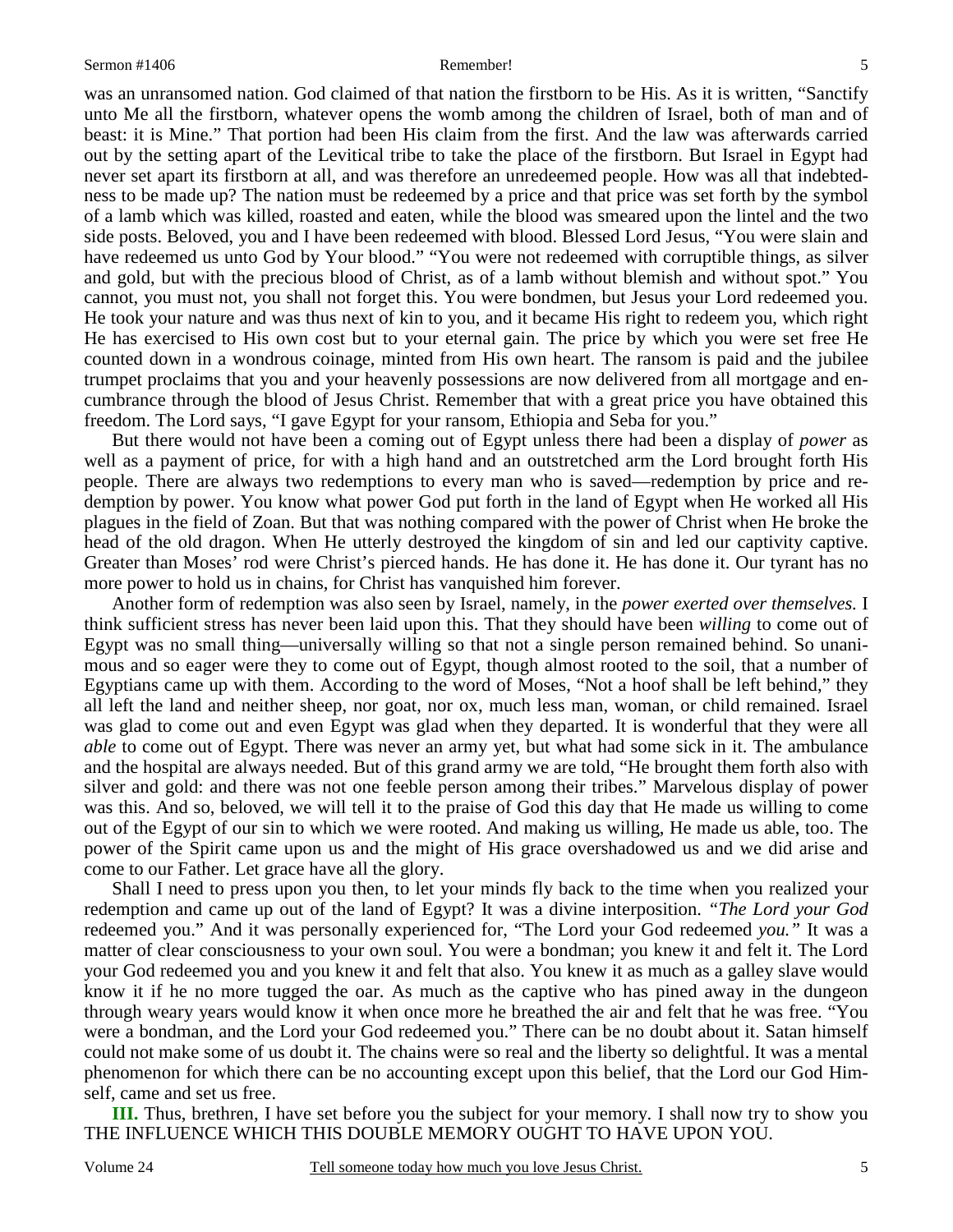We should naturally conclude, without any reference to Scripture, that if a Christian man kept always in mind his former and his present state, it would render him *humble*. You have been preaching and God has blessed you to the conversion of many. Do you feel elated? "Remember that you were a bondman in the land of Egypt, and the Lord your God redeemed you." You are getting on in knowledge and your character is evidently much improved. Your inner life is full of peace and comfort. Do you feel as if you were some great one? Do not play the fool. You are less than nothing. Remember that you were a poor miserable slave, brown, sun-dried, smoke-tinged and that not long ago. You would have been in hell if it had not been for sovereign grace. Or if not there, perhaps you would have been among drunkards and swearers, and lewd men and women, or at least among the proud, self-righteous Pharisees. When you are honored of the Lord and happy in the full assurance of faith, remember that you were a bondman and walk humbly with your God.

In the next place, be *grateful.* If you have not all the temporal mercies that you would desire, yet you have received the choicest of all mercies, liberty through Jesus Christ, therefore be cheerful, happy and thankful. Remember that you were a bondman and if you have but little of this world's good, be thankful for the great spiritual blessing you have received in being set free from the galling yoke. Do not receive such a liberty as this without blessing those dear, pierced hands which were nailed to the tree that you might be delivered. Let gratitude abound, as you remember the wormwood and the gall.

Being grateful, be *patient* too. If you are suffering or ailing, or if sometimes your spirits are cast down, or if you are poor and despised, yet say to yourself, "Why should I complain? My lot may seem difficult, yet it is nothing in comparison with what it would have been if I had been left a prisoner in the land of Egypt. Thank God I am no longer in bondage to my sins." The slave of the sad times in America would leap on the Canadian shore. And though he came there with all his earthly goods wrapped up in his handkerchief and knew not where his next meal would come from, yet he would spring upon the shore, dance for joy and say, "Thank God, I am free. I am penniless, but free." How much more then, may you, whatever your suffering or sorrow may be, exclaim, "Thank God, I was a bondman, but the Lord my God has redeemed me, and I will be patient, whatever I am called to bear."

Next, be *hopeful.* What may you not yet become? "It does not yet appear what we shall be." You were a bondman, but grace has set you free. Who knows what the Lord may yet make of you? Is there anything that He cannot or will not do for one whom He has already redeemed by His blood? He has set you free from sin. Oh, then, He will keep you from falling and preserve you to the end. "For if when we were enemies we were reconciled to God by the death of His Son, much more, being reconciled, we shall be saved by His life."

Are you thus hopeful? Then be *zealous*. Here earnestness should find both fire and fuel. We were bondmen, but the Lord has redeemed us. What, then, can be too hard for us to undertake for His sake? We must give all to Him who has purchased us to Himself and we must continue to do so as long as we live. John Newton persisted in preaching even when he was really incapable of it, for he said "What? Shall the old African blasphemer leave off preaching Jesus Christ while there is breath in his body? No, never." He felt that he must continue to bear testimony, for our text was always before him, "Remember that you were a bondman in the land of Egypt, and the Lord your God redeemed you."

But now kindly follow me while I, as briefly as I can, show you the Lord's own use of this remembrance. And the first text I shall quote will be found in Deuteronomy 5:14. This is what He says—"The seventh day is the sabbath of the Lord your God: in it you shall not do any work, you, nor your son, nor your daughter, nor your manservant, nor your maidservant, nor your ox, nor your ass, nor any of your cattle, nor your stranger that is within your gates; that your manservant and your maidservant may rest as well as you. And remember that you were a servant in the land of Egypt, and that the Lord your God brought you out of there through a mighty hand and by a stretched out arm: therefore the Lord your God commanded you to keep the sabbath day." You were a bondman. What would you have given for rest then? Now that the Lord has given you this hallowed day of rest, guard it sacredly. When you were a bondman you knew the heart of a servant and you sighed because your toil was heavy. Now that you are set free, if you have servants, think of them, and so order your household that they may as much as possible, enjoy their Sabbath. Certain household duties must be performed, but plot and plan to make these as light as possible, "that your manservant and your maidservant may rest as well as you." If you meet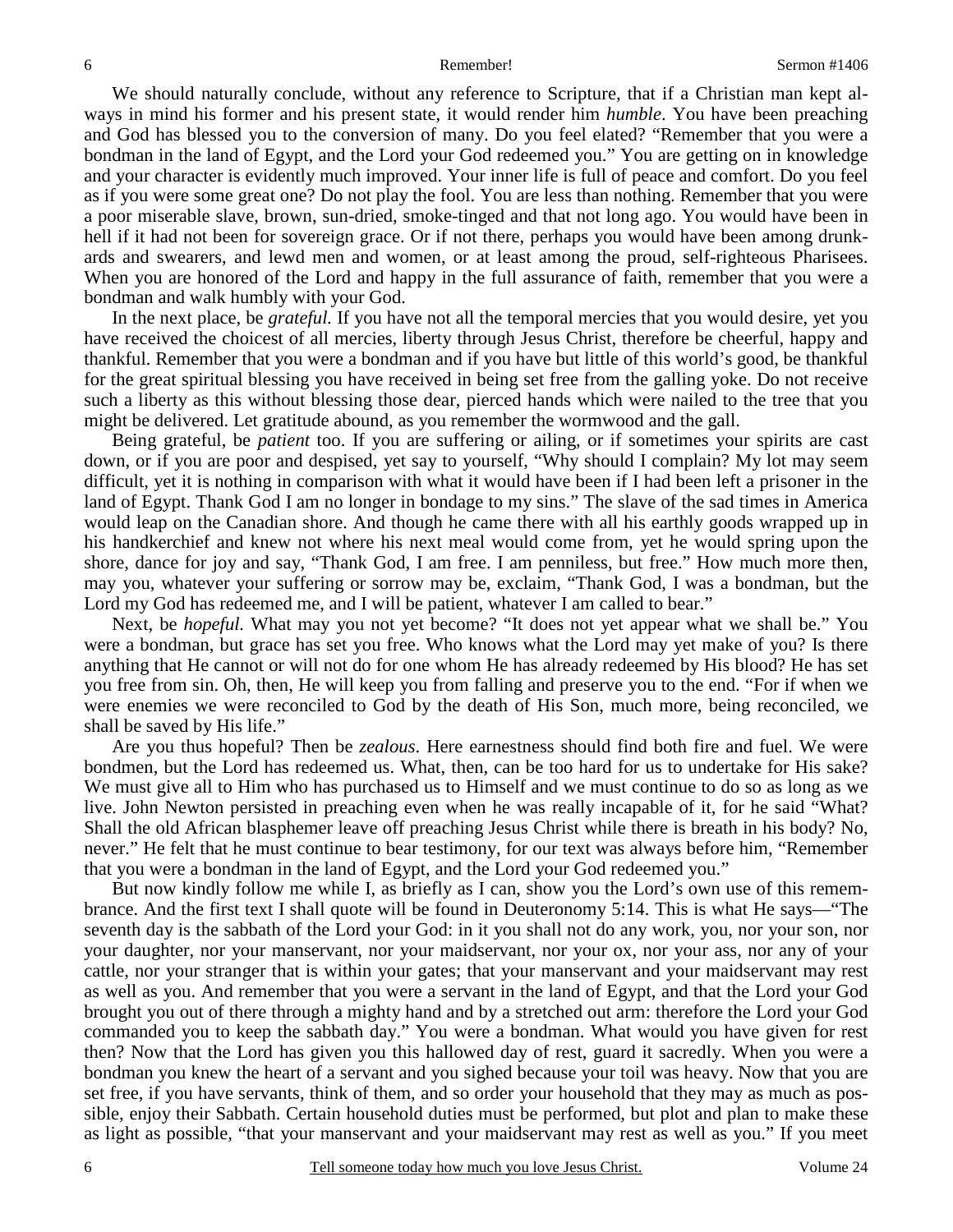with any that are in bondage of soul and cannot rest, obey the text in its spiritual teaching. Rest in the Lord Jesus yourself, but endeavor to bring all your family into the same peace, "that your manservant and your maidservant may rest as well as you." Surely if you have been set free from the iron bondage you ought not to need urging to keep with all sacredness this holy day, which the mercy of God has hedged about. Nor should you need exhorting to rest in the Lord and to endeavor to lead others into His rest.

In Deuteronomy 7 we have another use of this remembrance. Here the chosen people are commanded to keep separate from the nations. They were not to intermarry with the Canaanites nor make alliances with them. Israel was to be separated, even as Moses said, "You are a holy people unto the Lord your God." And the reason he gives in the eighth verse is this—"The Lord redeemed you out of the house of bondmen." Ah, brethren, if we are redeemed from among men, if there is a special and particular redemption, as we believe, by which Christ loved His church and gave Himself for it, then as the specially blood-bought ones, we are under solemn obligations to come out from the world and to be separate from it. Did not Jesus say of His redeemed, "They are not of the world, even as I am not of the world"? Therefore come you out from among them and be you separate.

In the eighth chapter redemption is used as an argument for obedience, and they are exhorted not to forget the laws and statutes of the Lord. And above all, they are warned lest in the midst of prosperity their heart should be lifted up so as to forget the Lord their God who brought them forth out of the land of Egypt, from the house of bondage. The same argument runs through the  $11<sup>th</sup>$  chapter and it is a very clear one. We ought to render glad obedience to Him who has worked us so great a deliverance.

We find in the thirteenth chapter that the redemption from bondage is used as an argument for loyal attachment to the one and only God. The tendency of the nation was to idolatry, since all the countries round about had many gods and lords. But the Lord commanded His people to put to death all prophets and dreamers of dreams who might seek to lead them away from the worship of Jehovah. "You shall stone him with stones that he dies," says the tenth verse, "because he has sought to thrust you away from the Lord your God who brought you out of the land of Egypt, from the house of bondage." You must not have another God, for no other God delivered you. Worship Him to whom you owe your all.

Our own text is set in the following connection. If a man entered into forced servitude, or came under any bonds to his fellow man among the Jews, he could only be held for six years. And on the seventh he was to go free. "And when you send him out free from you, you shall not let him go away empty: you shall furnish him liberally out of your flock and out of your flour, and out of your winepress: of that which the Lord your God has blessed you, you shall give unto him. And you shall remember that you were a bondman in the land of Egypt, and the Lord your God redeemed you." The Lord's people should be considerate of those who are in their employment. The recollection of their own bondage should make them tender and kind to those who are in subservience to them and never should a Christian man be ungenerous, illiberal, severe, churlish with his servants, or with any who are dependent upon him. Be large-hearted. Do not be angry at every little fault, or swift to observe every slight mistake. And be not forever standing on your exact rights, litigious, sticking out for the last half-farthing as some do. I am almost sorry if a mean, stingy man gets converted, for I am afraid he will be no credit to Christianity. There should be in a man redeemed with the blood of Christ something like nobility of soul and benevolence to his fellow men. Even this stern book of the law teaches us this.

I have no time except to remind you that they were bound to keep the passover because of their deliverance from Egypt as we find in the  $16<sup>th</sup>$  chapter at the  $1<sup>st</sup>$  verse. "Observe the month of Abib and keep the passover unto the Lord your God: for in the month of Abib the Lord your God brought you forth out of Egypt by night." So let us also, take heed unto ourselves that we keep all the statutes and ordinances of the Lord blamelessly. Let us keep the ordinances as they were delivered unto us and neither alter nor misplace them. Hold fast the truth and be not moved from it by the cunning craftiness of men. Walk according to the teaching of Scripture in all things, keeping the good old way, because the Lord our God redeemed us and His truth is unchangeable.

Again, in the sixteenth chapter, verses ten to twelve, you have the great redemption used as an argument for liberality towards the cause of God. They were to give unto the Lord rejoicingly of that which the Lord had given to them. "Every man shall give as he is able, according to the blessing of the Lord